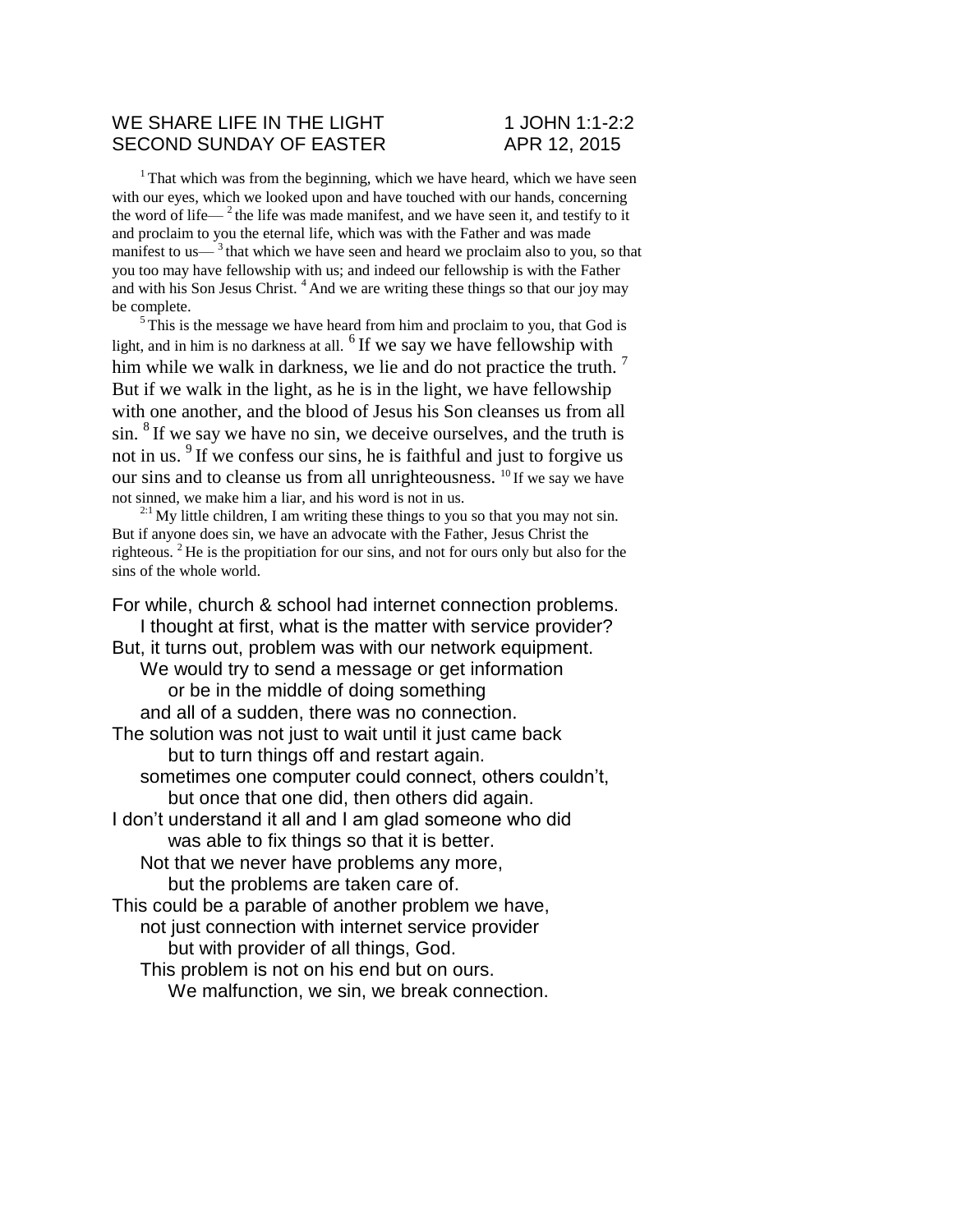Solution is not just to ignore it, wait for it to get better, but to do something, to repent, to restart. Good news of Easter is Jesus has come to fix connection, to reconnect us to God, with the result that we can also connect to each others.

## GOD GIVES LIFE TO SHARE IN THE LIGHT SIN'S LIES LEAVE US ALONE IN THE DARK JESUS RETURNS TO FORGIVE AND GIVE JOY

# GOD GIVES LIFE TO SHARE IN THE LIGHT

 $3$ <sup>3</sup> that which we have seen and heard we proclaim also to you, so that you too may have fellowship with us; and indeed our fellowship is with the Father and with his Son Jesus Christ.

 $\frac{7}{1}$ ... if we walk in the light, as he is in the light, we have fellowship with one another.

We are created to be connected.

Great art is meant to be seen, great music to be heard. Great literature is meant to be read.

God is by nature creative. He is by nature loving.

The Triune God, Father, Son and Holy Spirit,

is by nature in intimate relationship with each other

And this loving relationship of persons of the one living God expresses itself by sharing life in order to share love.

We are created to be in loving relationship with him and also with each other.

When God created, he said, "It is not good for man to be alone." So God created marriage. He said "be fruitful and multiply" God created families, communities, the church.

Our relationship with God is designed to be connected to our relationships with each other.

When God planned to save us by sending his own son as a descendant of Adam and of Abraham,

he didn't give them just a single line of heirs.

That could theoretically have done the job.

But he gave huge families that became great nations. When Jesus came, he gathered disciples,

not just so someone was around to tell story when he left but to be group in relationship with each other,

to witness by being a picture of our relationship with God, caring, sharing, supporting, forgiving.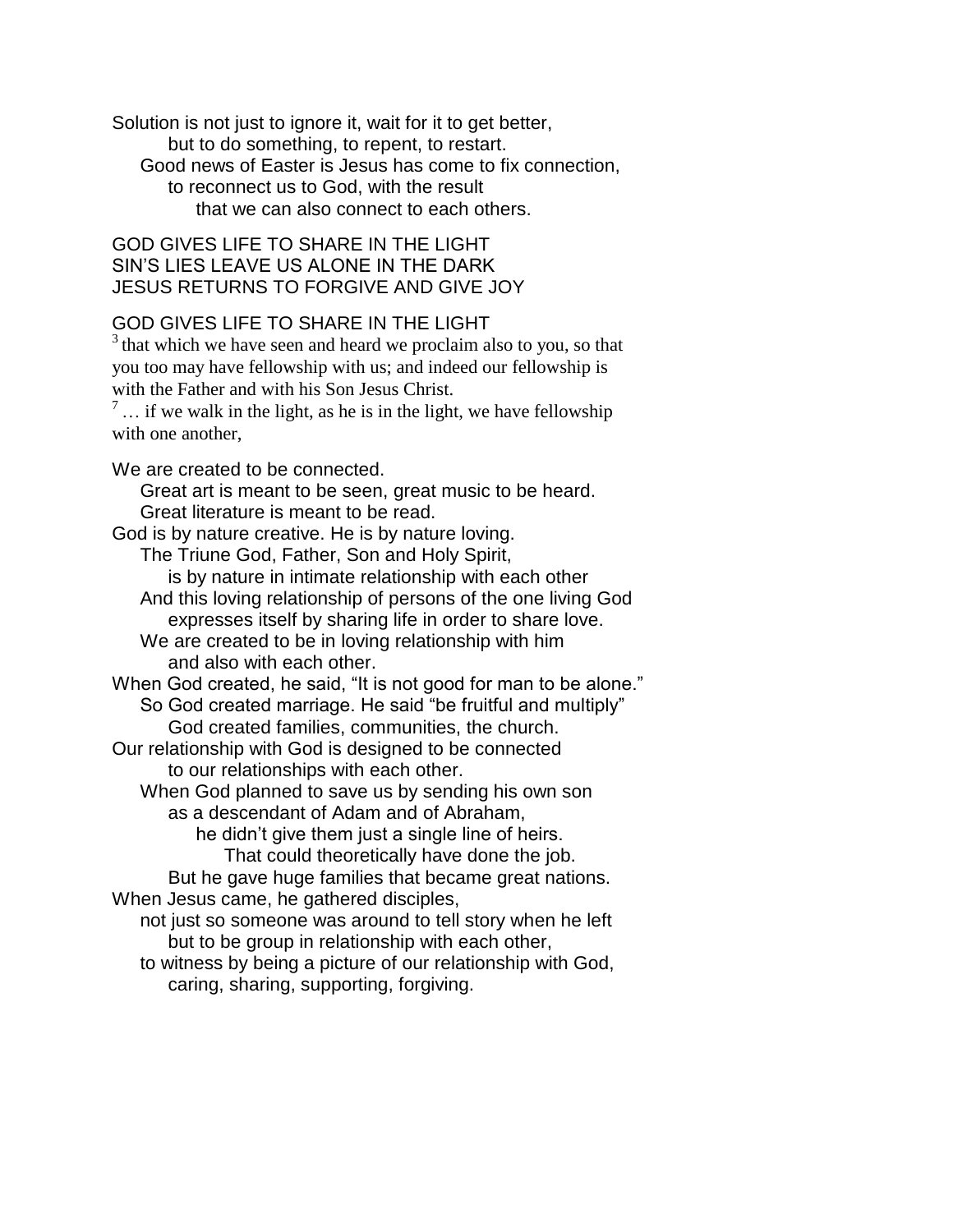We learn how to have a relationship with God by our relationships with each other and vice versa. No wonder John says later in this letter, if someone says he loves God but does not love brother he is a liar: doesn't know what he is talking about. When God brings people to faith, he does it by his word but he doesn't ordinarily choose to do it by a voice from heaven or appearance of an angel but by people who have a relationship with God going to other people and sharing what they know. No wonder, when people come to faith & join a church, unless they have several friends in that church within year, the tend to drop out again, John says we (plural) have seen and touched and heard, & as result we have testified, proclaimed & declared to you. So that, by v. 6, his readers are part of the "we". When we have faith in God, we need to share it with others, not just because others need to hear it, but because it is part of nature of faith that it is shared. This is why we come together to worship, share in Bible study because the Christian faith is not a solitary thing but is sustained & strengthened by being shared. John says this means walking together, not alone in dark, but in light, where we can see and be seen. But, he warns…

## SIN'S LIES LEAVE US ALONE IN THE DARK

<sup>5</sup>This is the message we have heard from him and proclaim to you, that God is light, and in him is no darkness at all.  $6$  If we say we have fellowship with him while we walk in darkness, we lie and do not practice the truth.  $\frac{7}{1}$  But if we walk in the light, as he is in the light, we have fellowship with one another, and the blood of Jesus his Son cleanses us from all sin.  $8$  If we say we have no sin, we deceive ourselves, and the truth is not in us.  $9<sup>9</sup>$  If we confess our sins, he is faithful and just to forgive us our sins and to cleanse us from all unrighteousness.  $^{10}$  If we say we have not sinned, we make him a liar, and his word is not in us.

 $^{2.1}$  My little children, I am writing these things to you so that you may not sin.

One of worst punishments is solitary confinement.

One of worst things that can happen to young person today is losing phone/device by which they connect to others.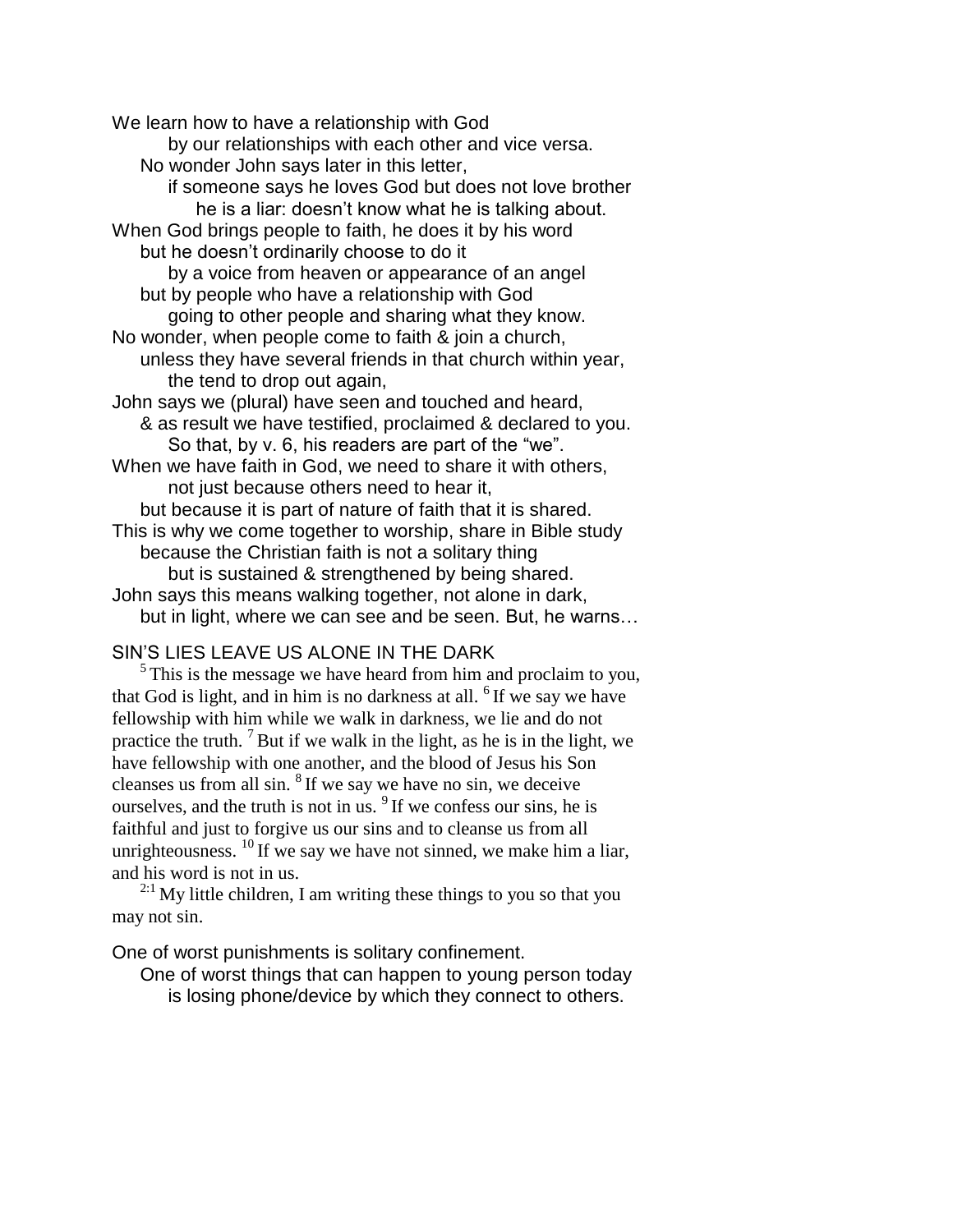Worst thing that can ever happen to us is hell which is simply being separated from God. But this is what happens as a result of sin. Luther describes sin as being curved in on self. Instead of caring about relationships with others, instead of loving God & neighbor, we care only for self. This is what broken human nature is like. Sin, selfishness, self pride, is poison that destroys relationships with other people and with God. It hurts others causes them to pull back. Shame causes us to hide, blame pushes others away. And part of nature of sin is that we want to keep it to ourselves. We want to keep it a secret, not talk about it. Our whole society wants to ignore sin, Let's not say anything is wrong because then it is easier to ignore how I do wrong. The solution relationship problems is tolerance of everything. But this only allows us to be close together without touching, which is not the same as genuine relationships that risk touching the sore spots of sin within each of us. And unless we are willing to open up those sore spots, to the light, to God, to each other, they cannot be healed. Superficial relationships say, "How are you?" "Fine." "I'm good." and if our sin, faults, brokenness, does happen to slip out in a mistake or a failure, we say to each other, "Forget it." "That's OK" "No problem." But John says, that's not really true. That's a lie. And the first person we lie to is ourselves. If we say we have no sin we deceive ourselves and the truth is not IN US, because we are in the dark, where we hide, separated from others and from God. Lies and darkness are not good for relationships. The only way to take relationships and fellowship seriously is to take sin seriously and to deal with it openly. Trying to avoid sin avoids genuine relationships. What is needed is truth and confession so there can be forgiveness and genuine healing. John says he writes this so that we don't sin. But if we ever say we don't sin, we are lying. So how can I keep from walking, continuing, in sin? It is only by God taking away sin with forgiveness.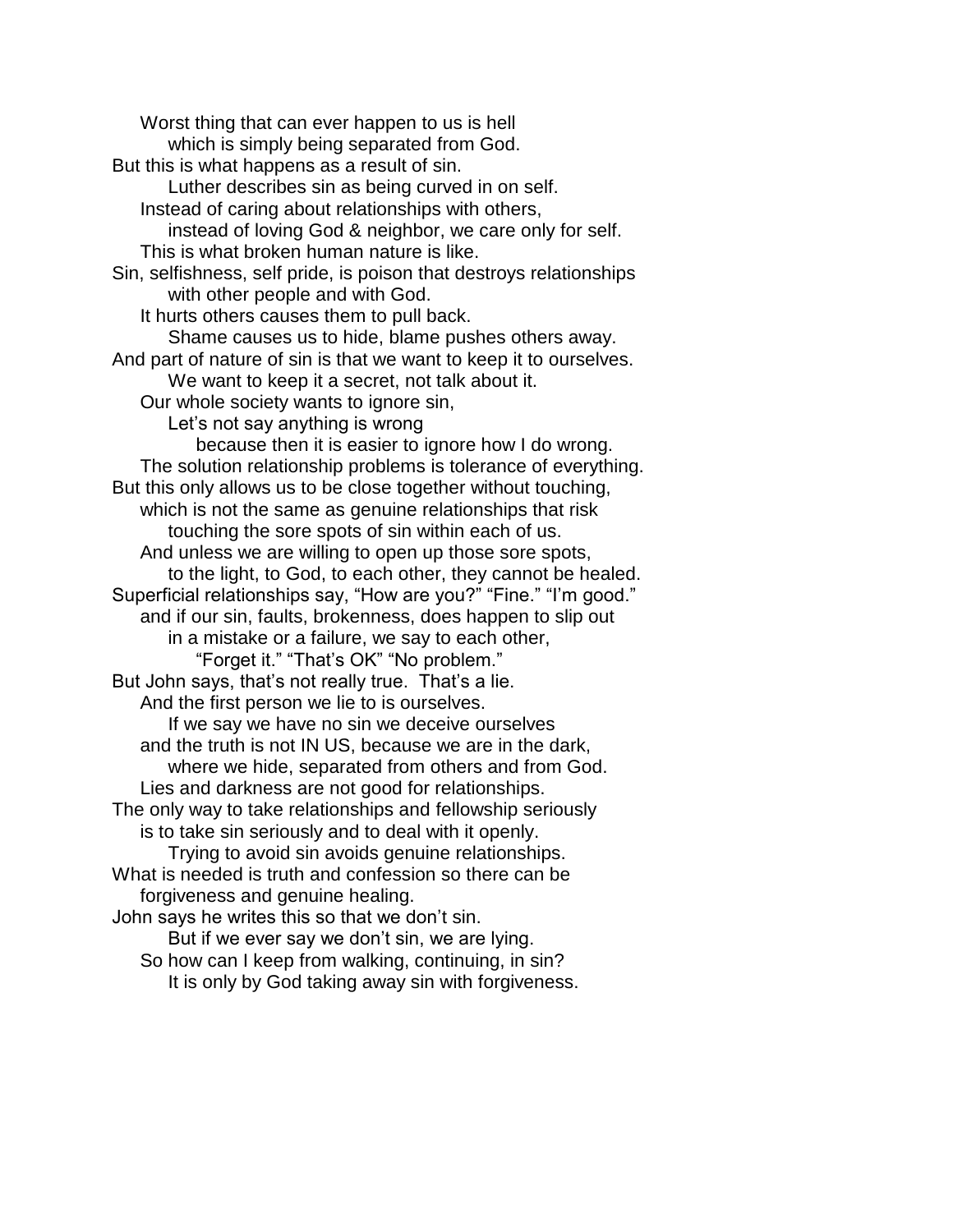God is not just benignly benevolent or apathetically tolerant. That would mean he doesn't really care much about us. He is genuinely loving, which means he cares about us

and cares about our sin enough to deal with it.

If we say we have no sin, we are also calling God a liar but God tells us the truth.

In common confession we say, "I a poor miserable sinner." not just because I feel poor or I feel miserable but because this is what God's word tells me.

It says I am poor, with nothing to offer to God and miserable because I am under God's wrath.

But it also says that if I confess my sins, God forgives, just like that! Because that is what he is waiting to do.

Forgiveness is not ignoring sin, saying it doesn't matter, because that just leaves it there.

Forgiveness is taking away sin, paying the debt. If sin doesn't matter much, then forgiveness doesn't matter, and so Christ doesn't matter and is irrelevant.

But John says, Christ totally matters

## JESUS RETURNS TO FORGIVE AND GIVE JOY

 $<sup>1</sup>$  That which was from the beginning, which we have heard, which</sup> we have seen with our eyes, which we looked upon and have touched with our hands, concerning the word of life— $2$ <sup>the</sup> life was made manifest, and we have seen it, and testify to it and proclaim to you the eternal life, which was with the Father and was made manifest to us— <sup>4</sup>And we are writing these things so that our joy may be complete.  $2:1...$  But if anyone does sin, we have an advocate with the Father, Jesus Christ the righteous.  $2$  He is the propitiation for our sins, and not for ours only but also for the sins of the whole world.

John is referring back to what he experienced in today's Gospel. Jesus comes back to his disciples with real life that can be heard & seen & touched, Not just alive in their memories or sensed spiritually. First thing he says is "Peace be with you." His resurrection means restoration of relationship with those who abandoned and denied him. Once he died on the cross, he had totally finished saving us from sin, by paying for them all in our place. Once he had descended to hell to announce his victory, he had totally defeated the devil & his schemes.